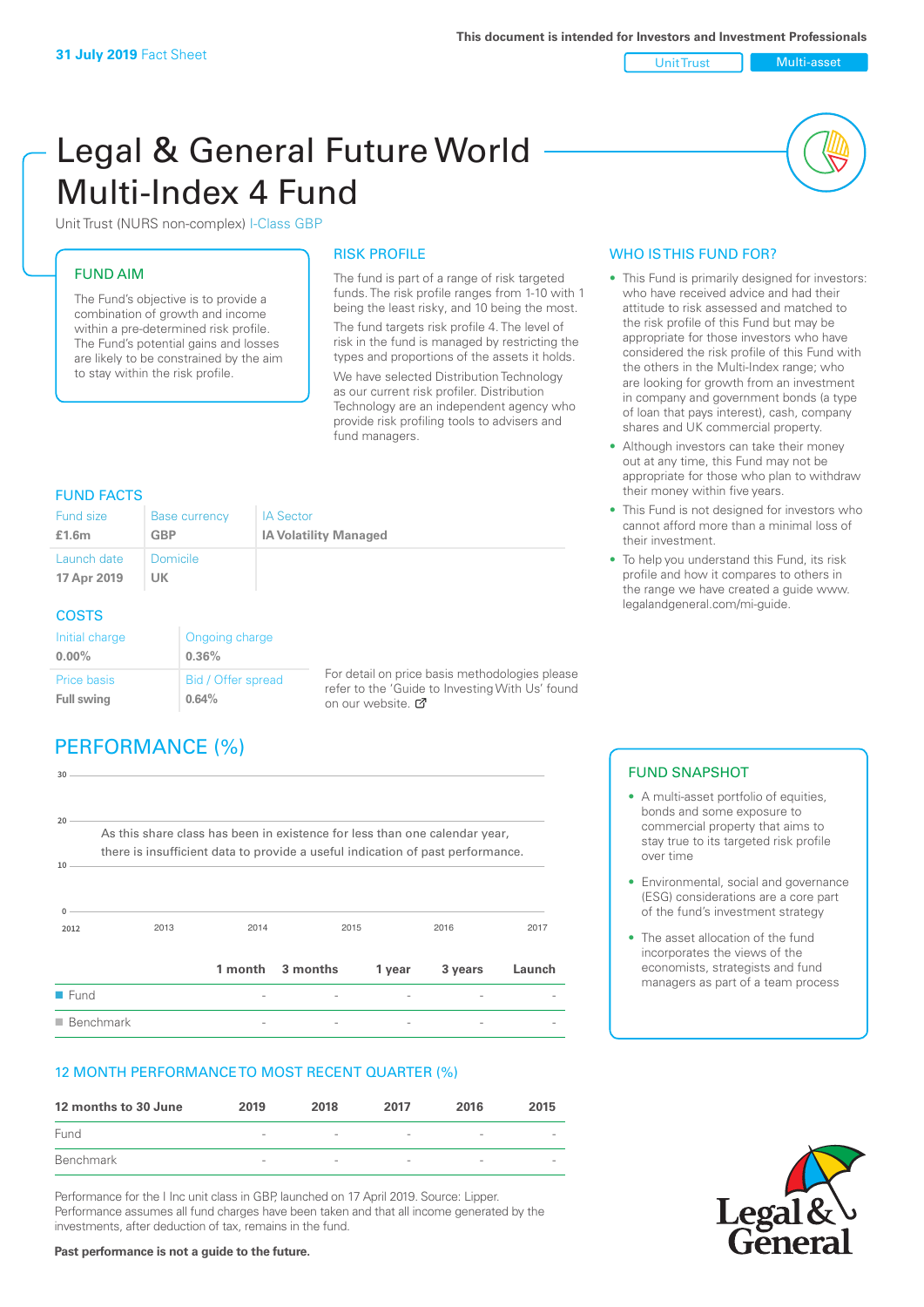# Legal & General Future World Multi-Index 4 Fund

Unit Trust (NURS non-complex) I-Class GBP

# PORTFOLIO BREAKDOWN

All data source LGIM unless otherwise stated. Totals may not sum due to rounding.





#### FUND MANAGERS

The fund managers have responsibility for managing the multi-index fund range. They are part of the Multi-Asset Funds (MAF) team in LGIM. This team focuses on designing and managing multi-asset funds that are tailored to match the specific objectives of various client types. The team sits within a wider Asset Allocation team which combines both depth of experience with a broad range of expertise from different fields, including fund management, investment consulting and risk management roles.

# TOP 10 HOLDINGS (%)

| L&G Future World ESG Developed Fund                | 19.2 |
|----------------------------------------------------|------|
| L&G Future World Global Credit Fund                | 18.1 |
| L&G Short Dated Sterling Corporate Bond Index Fund | 12.1 |
| L&G Future World ESG UK Fund                       | 8.4  |
| L&G Global Inflation Linked Bond Index Fund        | 6.4  |
| L&G High Income Trust                              | 4.2  |
| L&G Japan Equity UCITS ETF                         | 3.6  |
| L&G ESG EM Gov Bond Local Currency Fund            | 3.2  |
| L&G ESG EM Gov Bond USD Fund                       | 3.0  |
| L&G All Stocks Gilt Index Trust                    | 3.0  |